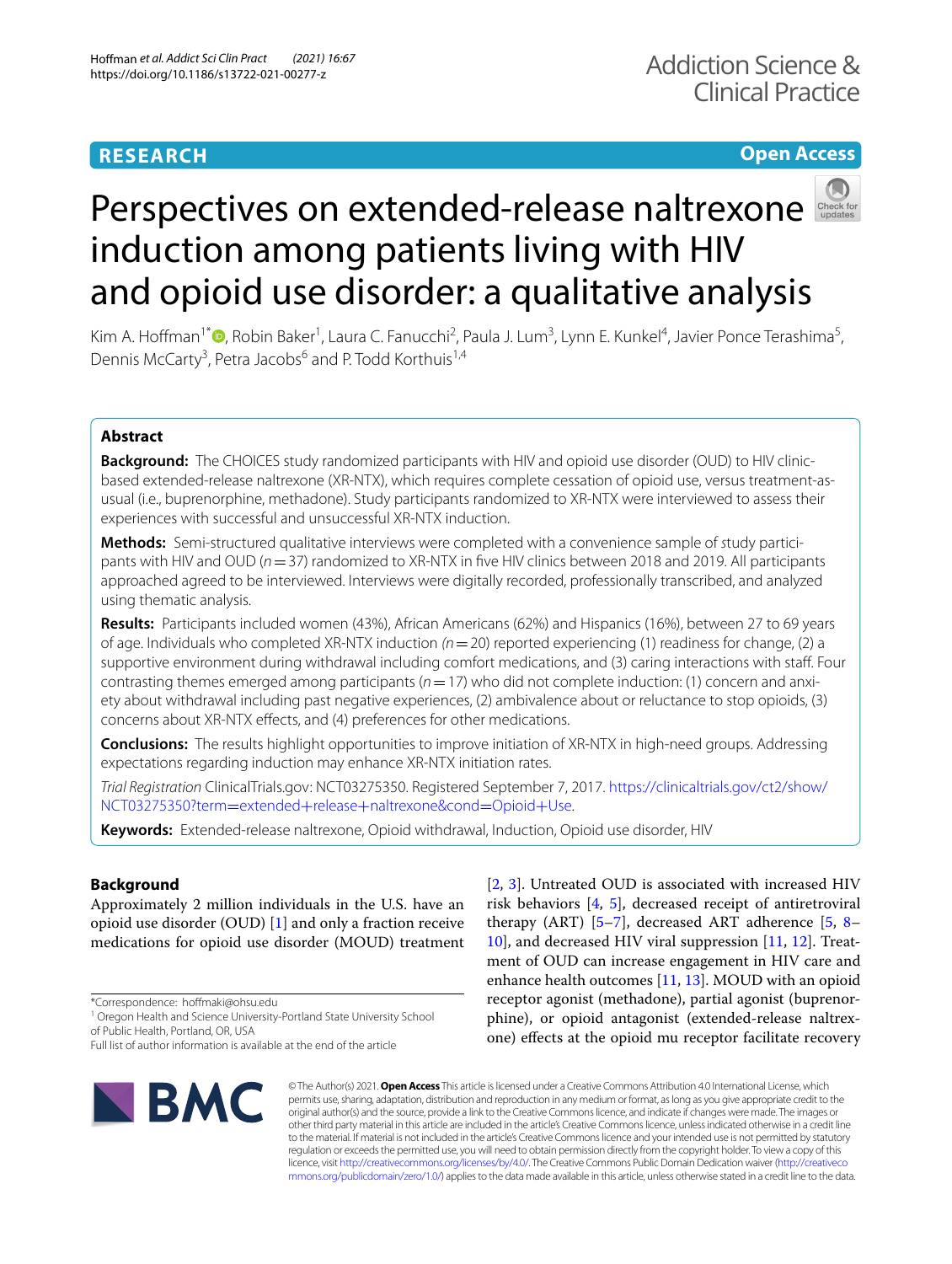from OUDs [[14](#page-8-3)]. Only 36% of specialty substance use disorder treatment organizations in the U.S., however, provide MOUD [[15\]](#page-8-4).

Despite compelling evidence that MOUD is efective [[15–](#page-8-4)[19](#page-8-5)], these medications remain underutilized [\[20](#page-8-6)]. This is due in part to the need for daily dosing. Recent advances are changing the landscape; some partial and full antagonist treatments such as extended-release formulations of naltrexone (XR-NTX) and buprenorphine provide alternatives to the daily dosing requirements of methadone. XR-NTX, a deep muscle injection that lasts 28 days, eliminates the need for daily dosing. While longacting formulations may improve treatment adherence, a recent study found that it was more difficult to initiate XR-NTX than buprenorphine in patients with OUD [[19\]](#page-8-5); the process of initiating XR-NTX so that someone receives their frst injection (a.k.a. "induction") requires an opioid-free state several days prior to initiation, and opioid withdrawal can be difficult to complete even in inpatient settings with supportive medication [\[21](#page-8-7)]. In contrast, buprenorphine induction does not require complete abstinence from opioids; frst dose of buprenorphine may be administered 12–24 h after last use of opioids. Multi-site trials in North America and Europe noted that some individuals randomized to XR-NTX did not complete induction; induction rates were enhanced in inpatient settings (75%–90%) compared to primarily outpatient settings (68%) [[19](#page-8-5), [22–](#page-8-8)[24\]](#page-8-9).

A 51-patient pilot study demonstrated the feasibility of XR-NTX for the treatment of opioid and alcohol use disorders in two HIV primary care clinics [[22\]](#page-8-8). Mean days of opioid use in the past 30 days decreased in both the treatment as usual group (i.e., methadone or buprenorphine) (17.3 to 4.1 days) and the XR-NTX group (20.3 to 7.7 days). HIV suppression increased from 67 to 80% for XR-NTX and 58% to 75% for treatment as usual [\[22](#page-8-8)]. However, only 42% of participants with OUD assigned to XR-NTX completed induction [[22\]](#page-8-8). Based on these pilot data, the "Comparing Treatments for HIV-Infected Opioid Users in an Integrated Care Efectiveness Study (CHOICES) Scale-up study" (CTN-0067) was redesigned and expanded to fve HIV clinics willing to randomize patients to either opioid agonist therapy or opioid antagonist therapy. Of 55 participants randomized to XR-NTX, 26 completed an XR-NTX induction.

## **Methods**

We contacted 37 of the 55 participants randomized to XR-NTX to conduct semi-structured, in-depth interviews (20 induced, 17 not induced) from fve participating HIV clinics between 2018 and 2019, during early study implementation. Study participants were selected because they completed or did not complete a frst

XR-NTX injection, and the interview guides and analysis were designed to assess how the experiences differed. The semi-structured research guides were created by the core qualitative research team. We used a convenience sampling approach (based on participant and clinic scheduling availability) and all participants approached for the interview agreed to participate. Qualitative interviews assessed the opioid withdrawal and XR-NTX induction experience for participants randomized to XR-NTX to identify more efective strategies for initiating opioid antagonist therapy. For those who did not initiate XR-NTX, study participants were interviewed about their induction attempt experience. Interviews were digitally recorded, professionally transcribed, and examined using thematic analysis [\[25](#page-8-10)].

## **Participant eligibility**

Individuals with moderate or severe OUD and an HIV viral RNA level of≥200 copies/ml were eligible for the CHOICES Scale Up Study. Participants randomized to XR-NTX were eligible for qualitative interviews and recruited during their scheduled clinic appointments for MOUD, HIV care, or study visits. Potential interview participants were informed of the overall aims of the qualitative study and invited to participate in either faceto-face or telephone interviews. All individuals invited to complete interviews agreed to participate. Participants received a \$50 gift card for their participation. The study's Central IRB reviewed the interview guides and approved an information sheet for study participants [\[26\]](#page-8-11).

#### **Interviews**

The semi-structured research guide was created by the core qualitative research team; core research questions were asked but the interview allowed for followup probes by the investigator based on answers to the original question. Two highly experienced qualitative interviewers (KH and RB), who were not responsible for enrolling participants in the clinical trial, conducted the interviews. Face-to-face interviews  $(n=19)$  were conducted in a private clinic room with only the interviewer and the participant present. In the case of telephone interviews  $(n=18)$ , study staff facilitated the initiation of the call and then left the room so that the conversation between the interviewer and respondent was private. Interviews lasted between 20 and 40 min, averaged 33 min, and were digitally recorded. Interview topics included: (1) participant characteristics, (2) current and prior HIV care, (3) history of alcohol and drug use, (4) substance use treatment history, (5) social supports, and (6) views on medications for OUD including withdrawal and induction experiences. Interviews were completed,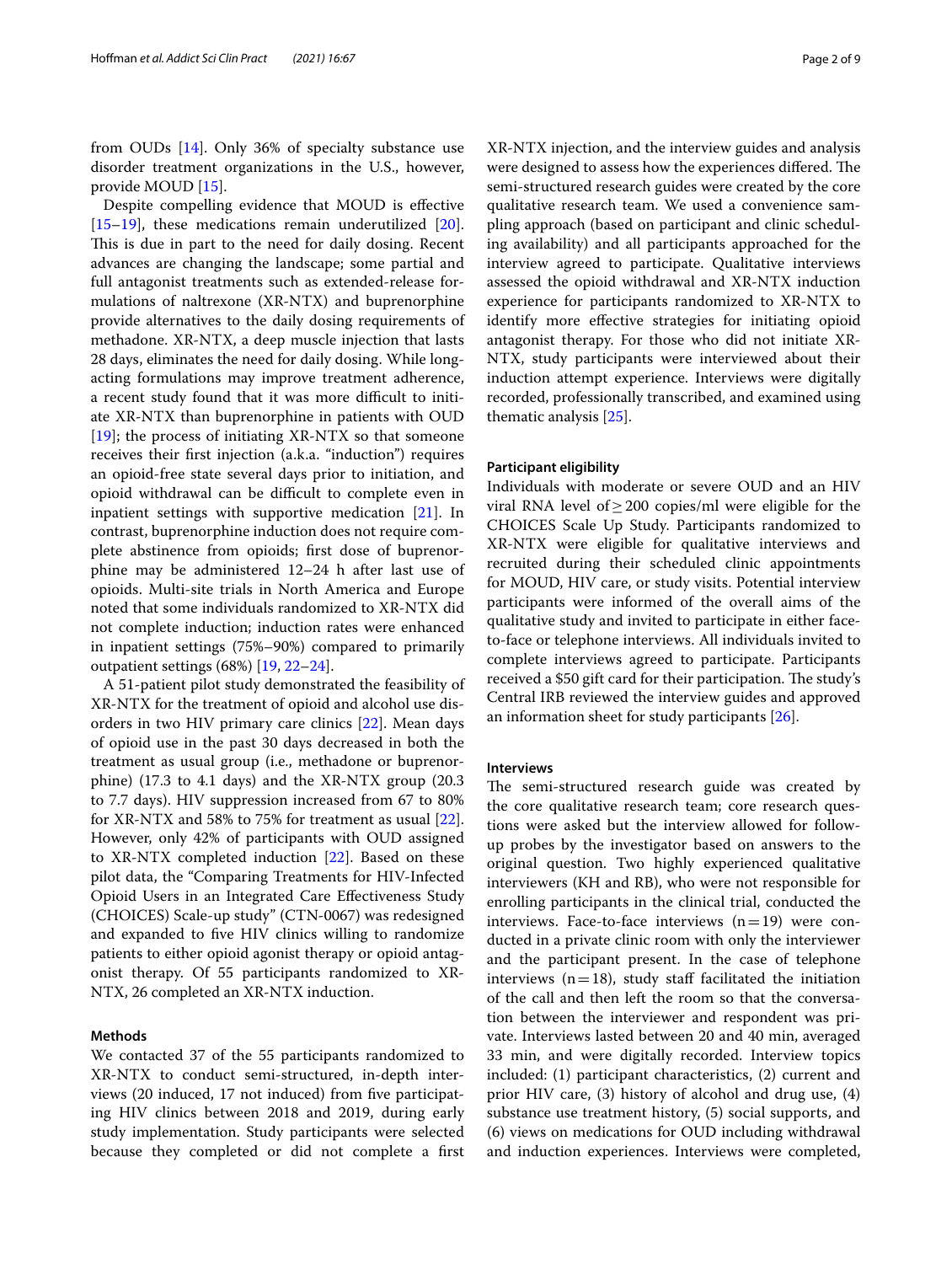recorded and professionally transcribed between July 2018 and November 2019.

## **Analysis**

Given the research aim to elicit how respondents constructed their own lived experience, a Constructivist paradigm [[27](#page-8-12)] was used. Within that paradigm, the team followed Braun and Clarke's [[25](#page-8-10)] Thematic Analysis (TA) as a specifc approach to analysis. When applying TA, the six-step procedures defned by Braun and Clarke were applied. Themes were identified which related to opioid withdrawal and XR-NTX induction experiences and barriers to induction using an inductive approach at the semantic level. Three PhD level investigators (KH, RB, DM) with extensive experience in qualitative data collection, analysis and publication [\[21](#page-8-7), [28–](#page-8-13)[31\]](#page-8-14) drafted a list of preliminary themes after reading interview transcripts and two coded transcript themes (KH, RB). An intercoder reliability process assessed coding discrepancies and a third coder (DM) adjudicated the coding [[32\]](#page-8-15). Ten percent of the transcripts were double-coded to achieve an inter-coder reliability rate of 85%. After achieving agreement on the themes, representative quotations were selected by consensus. Atlas.ti 8 software facilitated data processing and quotation retrieval.

## **Results**

Participants included women (43%), African Americans (62%) and Hispanics (16%), between 27 to 69 years of age (see Table [1](#page-2-0)). Twenty participants who had completed XR-NTX induction reported (1) readiness for change, (2) a supportive environment during withdrawal including comfort medications, and (3) caring interactions with staf. Four contrasting themes emerged among participants  $(n=17)$  who did not complete induction: (1) concern and anxiety about withdrawal including past negative experiences, (2) ambivalence about stopping opioids, (3) concerns about XR-NTX efects, and (4) preferences for other medications.

## **Themes associated with successful XR‑NTX induction** *Readiness for change*

For respondents who successfully completed induction, the most common theme which emerged was around their readiness to undergo induction. Before persons with OUD begin treatment with XR-NTX, they must be opioid-free prior to the frst injection. If opioids are present, the XR-NTX will displace the opioids from their receptors and produce symptoms of opioid withdrawal, a constellation of uncomfortable, often severe, fu-like symptoms. All CHOICES study participants reported common opioid withdrawal symptoms such as pain, diarrhea, nausea, headaches, and backaches. Given

<span id="page-2-0"></span>

|  |  | Table 1 Participant characteristics |
|--|--|-------------------------------------|
|--|--|-------------------------------------|

| $N = 37$                       |                |    |  |
|--------------------------------|----------------|----|--|
| Age                            | n              | %  |  |
| Mean Age                       | 51 years old   |    |  |
| $27 - 39$                      | $\overline{7}$ | 19 |  |
| $40 - 59$                      | 23             | 62 |  |
| $60 - 69$                      | $\overline{7}$ | 19 |  |
| Gender                         |                |    |  |
| Men                            | 21             | 57 |  |
| Women                          | 16             | 43 |  |
| Race                           |                |    |  |
| White                          | 8              | 22 |  |
| African American or Black      | 23             | 62 |  |
| Hispanic                       | 6              | 16 |  |
| Education                      |                |    |  |
| Less than High School graduate | 18             | 48 |  |
| High School graduate or GED    | 8              | 22 |  |
| Some college                   | 8              | 22 |  |
| Associates degree              | 1              | 3  |  |
| Bachelor's degree              | $\overline{2}$ | 5  |  |
| Marital status                 |                |    |  |
| Married/life partner           | $\overline{2}$ | 5  |  |
| Divorced                       | 8              | 22 |  |
| Never married                  | 21             | 57 |  |
| Separated                      | $\overline{4}$ | 11 |  |
| Widowed                        | $\mathfrak{D}$ | 5  |  |
| Employment status              |                |    |  |
| Employed                       | $\overline{4}$ | 11 |  |
| Unemployed or looking for work | 19             | 51 |  |
| Disabled                       | 10             | 27 |  |
| Retired                        | $\overline{4}$ | 11 |  |

the discomfort of opioid withdrawal, participants were asked to talk about their motivation for induction onto XR-NTX. Participants spoke of their families, a desire to improve their lives, and being tired of life on opioids:

*I think the will. Yes. Yes. … My wife, my children. I have grown-up kids and I don't want them to continue seeing me like this. … My wife has always stayed with me… She has always been there with me.[Case ID 32]*

*I just told myself 'I wanted a better life'. [Case ID 19] I'm really actually– I'm tired of getting– I'm tired… I tell you I am tired. [Case ID 27]*

Another related how their experience with overdose and fear of dying provided motivation for induction onto XR-NTX:

*I OD'ed. Yeah. And I never overdosed on any substance before and every day I had to build up my*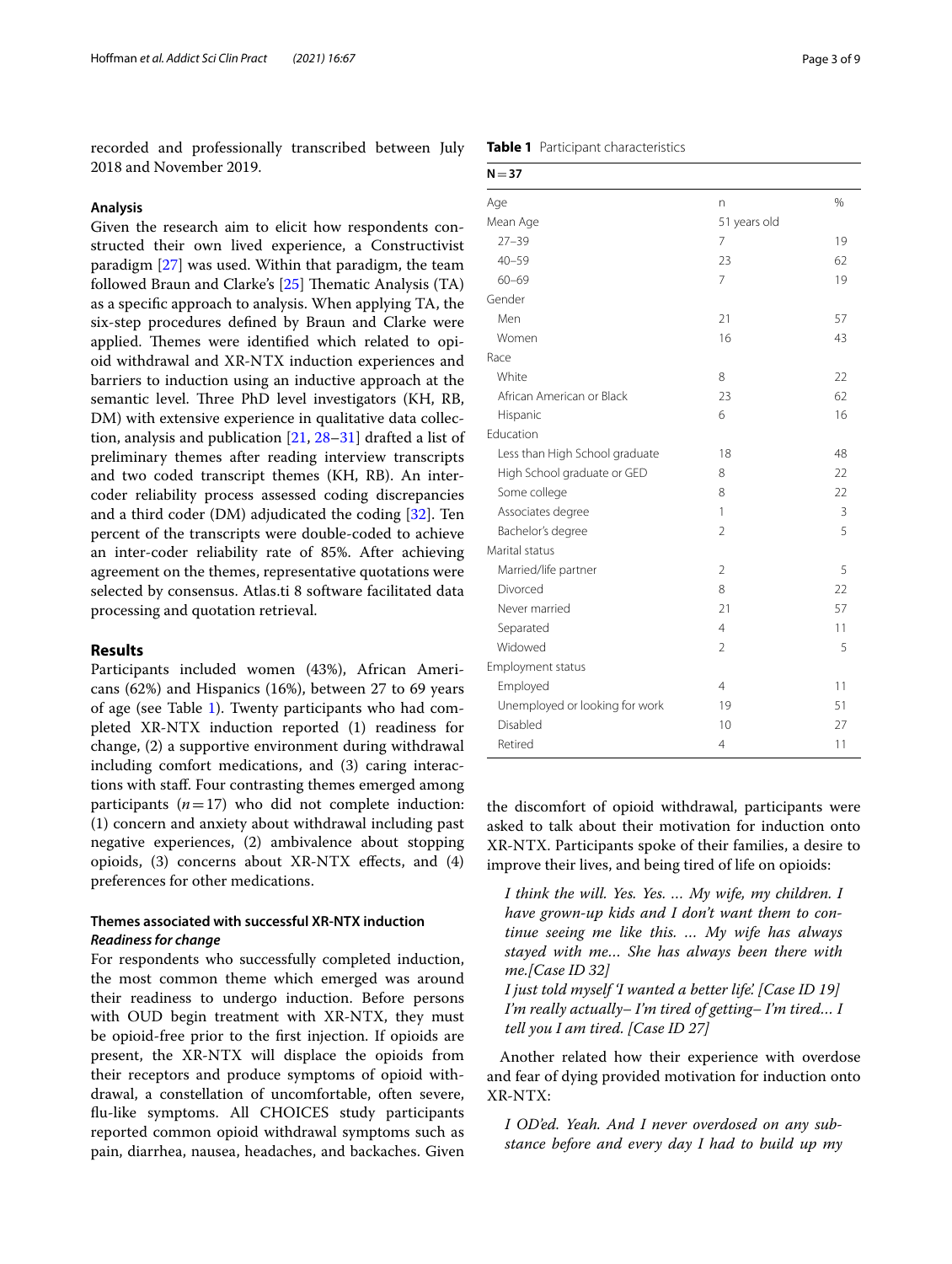*mind, my body and my spirit to not use. It was a hard thing to do. It was a struggle; my body is craving something and me saying no because I could die. It was very hard but I did it. [Case ID 24]*

One respondent recognized that study incentives helped him complete the painful process of withdrawal and gave him a sense that participation in the study was benefcial.

The study was a way to get extra money and based *on the information they gave me about the risk and what they were trying to accomplish I felt like I could do it and … it was a worthwhile endeavor for me. [Case ID 25]*

Similar themes related to motivation to change were echoed in advice that participants had for others who were considering XR-NTX. Participants stressed the importance of readiness and individual commitment to stop opioid use and the importance of wanting to stop opioid use.

*Just make sure that you really want to stop using because it do work. You have to be ready to stop using and so be ready. Some be ready and they be*  scared but it works. They don't need to be scared but *just give yourself a chance. [Case ID 18]*

*I think other people who want to get clean, it's going to work perfectly. For other people who are doing it for the wrong reasons, I think it's going to keep them from getting high but it's not going to stop them from wanting to use. The will has to be there. The body will follow. [Case ID 30]*

## **A supportive environment during withdrawal including comfort medications**

Another commonly discussed theme included discussion about the environment in which the respondents underwent withdrawal. Participants completed opioid withdrawal in inpatient facilities for medically managed withdrawal, jails, at home, and on the streets with varying levels of comfort and success. Many participants had difficulty accessing inpatient medically supervised withdrawal due to long waiting lists. While some participants withdrew from opioids successfully at home, others reported that home was a suboptimal location due to ongoing availability of opioids or concerns about safety.

*[If I tried to] withdraw at home, I would end up using. I made up my mind to go on the treatment because I really wanted the injection [XR-NTX]. [Case ID 33]*

*Prior to getting the shot [XR-NTX], I tried to detox because I didn't want to go into [inpatient] detox.*  *I lasted about maybe a week or two, and that was on the streets. Tat was hell, because everywhere around me, everyone was using. [Case ID 30]*

A respondent who completed withdrawal at home mentioned that their friends in recovery checked on them regularly throughout the process. They observed that they would have been more comfortable in an inpatient facility if that had been an option. Although their brothers and sisters checked on them regularly, for example, this participant would have preferred admission to an inpatient facility for withdrawal management.

*You need to be like somewhere where they can monitor your vitals. You can't do it by yourself. I had my*  apartment. They were there with me for the seventy*two hours but you need someone in case your body just stops and you can't do it alone. All my brothers and sisters are in recovery now and they were calling and coming back. [Case ID 24]*

Participants who used medically managed withdrawal facilities attributed their success to access to ancillary medications and a supportive environment.

*You know, you can relax and rest. You get the rest you need and just focus on you. And then you have medical assistance with problems or struggles or anything like that or if you feel like crap you don't go, you know, and look to use. You just, you know, get the help that you need to get through the medical stuf. [Case ID 20]*

## **Caring interactions with others**

Though less commonly cited, a final theme among the inducted participants was the critical role of supportive study staff in helping them complete opioid withdrawal and XR-NTX induction. Participants commented that study staff provided both educational, operational, and emotional support. These supports included information, fexibility to accommodate life responsibilities such as child care, and medications that helped to alleviate withdrawal symptoms.

*Well, yes, yes, they did treat me well here, truly, they treated me like I was family. I would come here with my daughter because my wife couldn't look after her. So, sometimes, I had to take care of my daughter. Here, they took care of her while I was being seen and all, they have treated me very well here. [Case ID 32]*

They did everything–awesome. Very awesome and *very, you know, good at explaining everything and good at getting through all the paperwork. [Case ID 26]*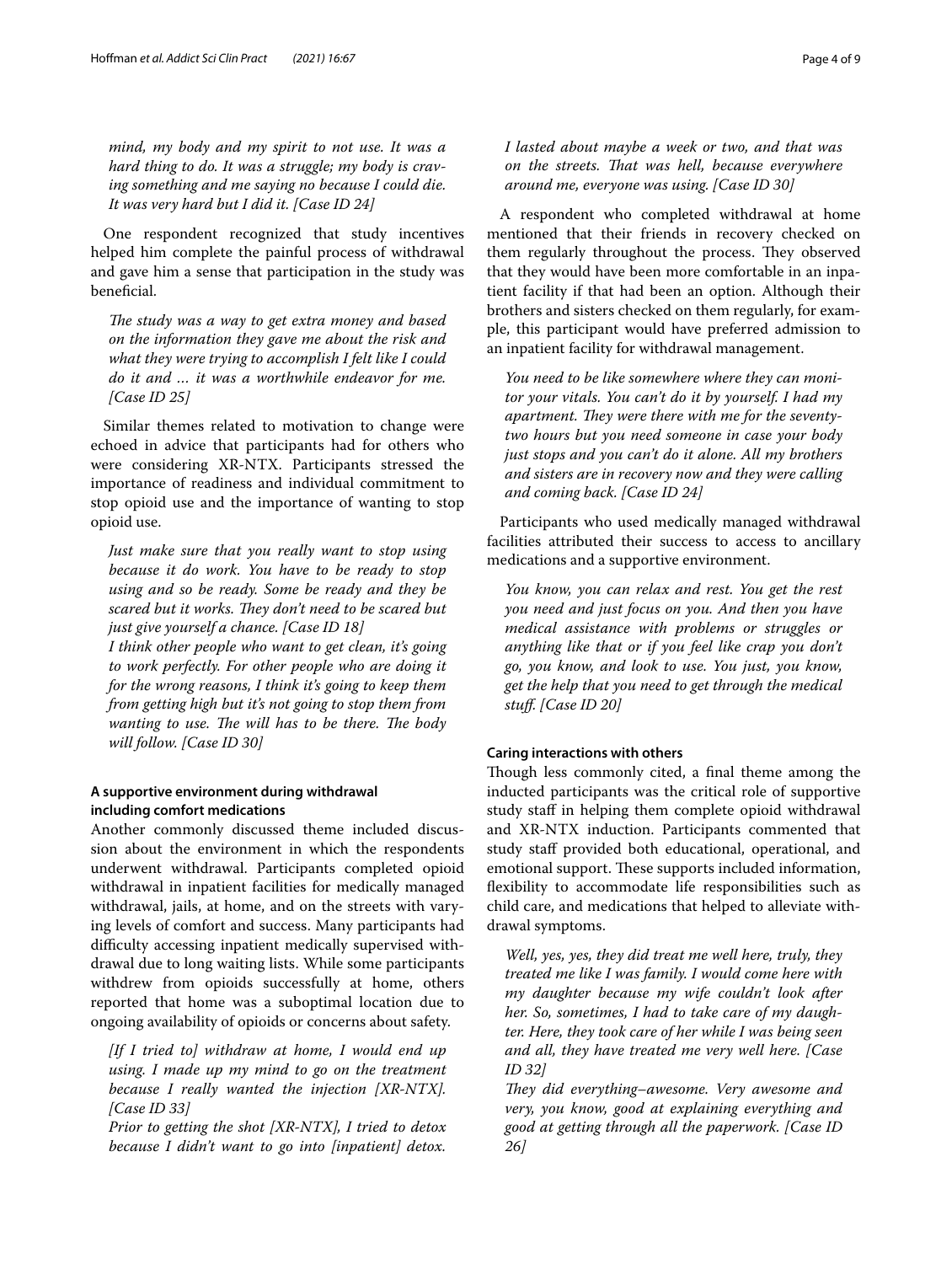*My doctor—my psychiatrist gave me the pills for when I get sick, like stomach cramps, runny nose, something for my, you know, the bones when I be aching and stuf like that, she gave me medication for all that. [Case ID 02]*

Emotional support included compassion, encouragement, and helping participants cope with fears and anxieties.

*I don't like needles at all so I had to mentally get ready for that. So when Dr. (name) was there to do the shot, okay, the lady (nurse) was like I am going to hold your hand like this. Okay, ready. Go. And he just like, was already done. Already put it in and took it out and I'm still holding her hand waiting. I didn't even feel anything." [Case ID 26]*

*My caseworker and [study staf helped] because they talked with me and I wanted to prove to them that I*  could do right. They let me know that there is some*body in this world that wants to see you get right. And this … made me realize that some people in this world will help you. [Case ID 19]*

## **Themes associated with unsuccessful XR‑NTX induction**

Study participants who were unable to complete induction emphasized fear of withdrawal, ambivalence about stopping drug use, misperceptions of XR-NTX and a preference for opioid agonist therapy.

## **Concern and anxiety about withdrawal including past negative experiences**

The most commonly discussed theme which emerged concerned worry about withdrawal. Among individuals randomized to XR-NTX, fear of completing opioid withdrawal was a common barrier to induction. They described the physical and emotional symptoms associated with previous opioid withdrawal, including generalized pain, nausea, vomiting, diaphoresis and severe anxiety. A 27-year-old woman reported:

I was really excited to get it and everything. That's *what I wanted, was the [XR-NTX], but every time I make a plan to go into detox, right there I am ready and everything and then I can't do it and back out. They come and pick me up and I'm in the car and...I have really, really bad anxiety. So it's tense… It's just the fear of everything. [Case ID 11]*

A middle-aged respondent experiencing homelessness expressed that his inability to stop all opioids for more than a day had to do with being homeless and lacking a structured environment. He reported attempting to withdraw on his own to prepare for induction: *"I tried to detox*  *but it wouldn't happen for me." [Case ID 16].* He was unaware of any medically supervised withdrawal centers in the area.

Some participants believed that transitioning directly from heroin or fentanyl was extremely difficult or impossible. A 40-year-old man explained that he attempted going through withdrawal for the XR-NTX injection "*three or four times*" at home. He contemplated:

*I know people take the shot but how do they get clean by taking it, you know what I mean? I think you all should have a way for them to methadone down, then detox of methadone, then probably take the shot. But that straight coming from heroin to the*  shot, that's the hard stuff. Cold turkey. That's why some people still out there now. They tried it, it don't *work. [Case ID 06]*

He had been injecting heroin for 22 years and reported "*buying methadone off the street*" to taper off of heroin in preparation for his XR-NTX induction, but ended up enrolling in a methadone program instead:

[The study staff said] All right but you got to be *totally clean, you can't take any methadone or have none of that stuf in your system, nothing. It's got to be like cold. And especially injecting, my withdrawals are more extreme than I think the ones who snorted. So I tried it. I tried it about two or three times but you can't take nothing with opioids in it. Nothing to calm down your pain. It wasn't working at all. Wasn't working at all. So I just started methadone. So it's been hard but now I'm on the methadone program and I ain't used in about a month and a half so it's been good. [Case ID 06]*

A female respondent reported she "*had once tried to commit suicide because I wanted to stop using so bad."* [Case ID 17] After 7 days of medically supervised withdrawal, however, a naloxone challenge precipitated withdrawal.

*I want the cravings to go away and that's what the [XR-NTX] shot should do. I went through detox for seven days when I was doing the study, trying to get on the … shot but fentanyl was in my system before I went in the detox and even after seven days, after fnishing the detox, fentantyl was still in my system so I wasn't able to get the shot. They gave me the [naloxone] to try to take it out of there but it instantly made me sick and I didn't want to do another dose of [naloxone] because it made me so sick and then I went out and got me a bag of heroin that day. It made me go through withdrawals really bad, really quick. I was ready to leave instantly after*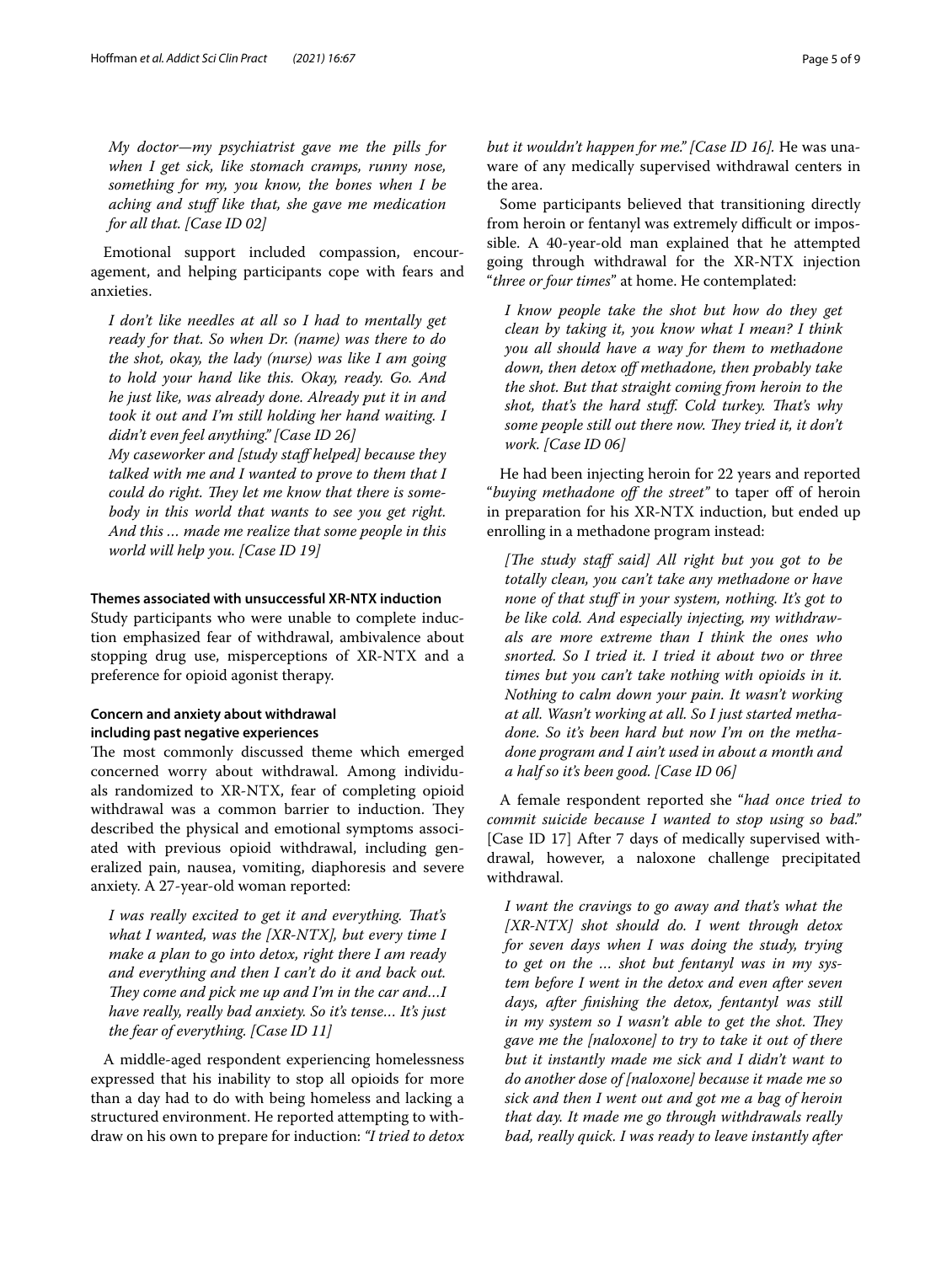## *that. [Case ID 17]*

As a result, she began a methadone program and, at the time of the interview, was still using some heroin to help with cravings. Her ultimate goal was to complete withdrawal from opioids so that she can begin treatment with XR-NTX:

*I have an appointment with my counselor next Wednesday to talk about me starting to decrease from the methadone so that I can get down so they can switch me to the [buprenorphine] again and then she can switch me to the [XR-NTX] shot. [Case ID 17]*

## **Ambivalence about or reluctance to stop opioids**

Ambivalence about stopping opioid use was common among participants and some identifed the positive efects of opioid use that they would lose on XR-NTX. The potential negative effects of XR-NTX were also of concern. Participants feared, for example, that either they would have pain and be unable to manage it without opioids, or they felt that opioids helped them cope with diffcult life experiences. Others were simply not ready to stop. Two participants summarized their feelings:

*I don't want to stop yet and get this twenty day blocker. It's defnitely great for somebody who really wants to stop and doesn't have reservations. [Case ID 10]*

*I'm not ready to get of heroin. I'm being honest. [Case ID 09]*

A respondent felt that opioids helped him maintain employment by keeping him "*well*". He was providing fnancial support to his brother and therefore prioritized his work over treatment:

*Like when I am working, I just keep myself well….Some of my family tells me you know, it's better that you just go into treatment for a while, get yourself together and then things will probably fall into place and get better. Which is true but by me just losing my mom a few months ago mentally I tell myself I need to just work so I can help my brother. [Case ID 03]* One respondent discussed the complexities of avoiding withdrawal and how that related to his feelings about treatment with XR-NTX:

*For me, because me being used to getting high for so long over twenty-seven years, it's going to be hard… I think I need to be on some medication that would get me close to that standard than to just do cold turkey. Tat's still cold turkey to me—when you don't get high period, when you are used to getting high. So it's still a problem and I don't want it to be a problem. Mentally." [Case ID 15]*

*Similarly, a 55 year old man talked about continuing to use heroin: "Cause I been doing it a long time I probably would have had to do some more even if I did take the shot." [Case ID 16] When asked if he would prefer to continue to use heroin, he divulged,* 

*"For the moment, I am still using but I am really thinking about trying to get of….I thought I felt ready but I guess I am not, yet. [Case ID 16].*

A 30-year-old respondent who did manual labor for a living described how the positive efects of using heroin, such as pain relief, outweighed the negative experiences like withdrawal and other possible consequences.

*No, [I am not ready to stop]. … I don't know, it's weird, I want to but I don't. When I stop, like I have physical problems and when I'm high I don't have no aches, no pains, just when I'm like not actually high, just living that lifestyle, I don't have any pain unless I just wake up in the morning and I am just feeling a little sick. That's the only thing but when I get clean I have aches and pains and that's-- it sucks. … I don't know, I just don't know, I got to see. I have been dodging bullets I'd say but you know, I just need to bite the bullet and go see doctors and psychiatrists you know, but…[Case ID 10]*

## **Concerns about XR‑NTX efects**

Some patients expressed negative perceptions about XR-NTX including fear of experiencing opioid withdrawal, concerns about unmanaged pain, and the fact that it is not an opioid agonist. In addition, participants had previously received negative or potentially confusing information about the extended-release formulation and were concerned that they would still have cravings, try to use higher amounts of opioids and increase the risk of overdose, or potentially increase use of stimulants when they were unable to use opioids. When asked about his perception of XR-NTX, a 36 year old Hispanic male reported:

*Maybe it has to do with that it was females that were giving the [negative] feedback, just the females acted that way so, anyway, the females that told me about it, one of them told me that she was still sick*  after taking a shot of [XR-NTX]. The other one told *me she turned into a crack addict-- a crack monster. [Case ID 10]*

When asked what she had heard about XR-NTX, a female respondent reported that she had heard it was "*a good thing but don't you never do the dope because it's going to kill you. Be ready you know in your heart you won't do it no more*". *[Case ID 01].*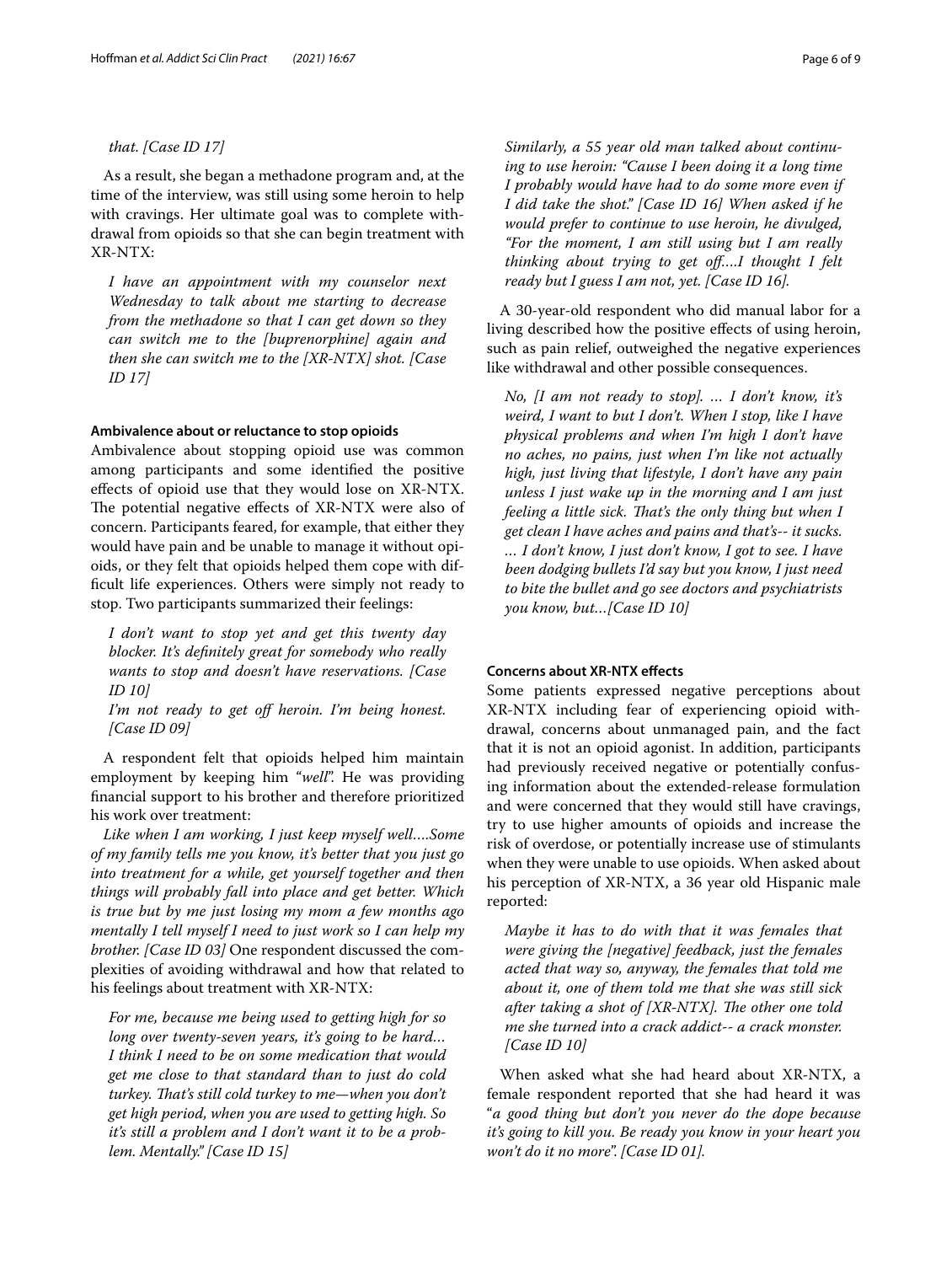## **Preferences for other medications**

Though less commonly cited, a few participants assigned to XR-NTX preferred opioid agonist therapy with buprenorphine or methadone, particularly when they had prior benefcial experiences with either medication. In some cases, participants were exposed to buprenorphine or methadone during medically supervised withdrawal admissions and opted to remain on those medications even though they had been randomized to XR-NTX.

A male participant reported that after study staff found him an inpatient medically supervised withdrawal center, he was still testing positive for opioids. He was subsequently moved to a hospital, where he was provided buprenorphine.

*So, the next step from the detox was the inpatient treatment at [name] … and I was there for four months … Did good while I was there. I stayed clean. I was introduced to the [buprenorphine] and it was working for me. I'm still using it. It's still working for me. [Case ID 12]*

In collaboration with his HIV provider, he decided it was best for him to remain on buprenorphine rather than initiate XR-NTX. Another individual reported a similar scenario; after being introduced to buprenorphine during his medically supervised withdrawal, he mulled over the decision about whether to switch to XR-NTX:

*Well, when I heard, you know, at frst I was going to switch over and then something just said, no, no, no. Stay with what you are doing because it's working. So, I stayed on the [buprenorphine]. I was satisfed. [Case ID 13]*

## **Discussion**

The current study suggests that individuals who completed XR-NTX induction reported (1) readiness for change, (2) a supportive environment during withdrawal including comfort medications, and (3) caring interactions with staf. Four contrasting themes emerged among participants  $(n=17)$  who did not complete induction: (1) concern and anxiety about withdrawal including past negative experiences, (2) ambivalence about or reluctance to stop opioids, (3) concerns about XR-NTX efects, and (4) preferences for other medications. Of note, participants who experienced inpatient medically managed withdrawal seemed to have an advantage over those who did not have access. Inpatient treatment served the purpose of avoiding hazards associated with withdrawal and return to use; in this environment, supportive medications can make the early hours and days of withdrawal as comfortable as possible while removing the patient from their use environment. This is consistent with other studies showing that linking patients from inpatient managed withdrawal programs to long‐term long term MOUD treatment reduces illicit opioid use and increases days of treatment [[33,](#page-8-16) [34](#page-8-17)]. To our knowledge, this is the frst qualitative report of patients experiences with successful, and unsuccessful XR-NTX induction and advances understanding of how to better support patients in initiation of XR-NTX. The paper's contribution to the literature is that it documents study participants' experiences who tried but were unable to withdraw from opioids and did not receive an injection of extended-release naltrexone. Patients who completed induction also reported difficulty withdrawing but had sufficient social and environmental support to overcome withdrawal symptoms and receive the frst injection of XR-NTX.

The theme of motivation, or "readiness to change", also played an important role and is a well-known predictor of treatment engagement [\[35](#page-8-18)]. Clinician assessment of a patient's motivation and use of techniques to advance progression along stages of readiness such as Motivational Interviewing may be helpful.

Patient preference also infuenced participant enthusiasm for treatment initiation, with some participants indicating that their preference for opioid agonist treatment dampened their enthusiasm for XR-NTX induction. Patient preference was similarly associated with treatment outcome in a large comparative efectiveness trial of XR-NTX versus buprenorphine [\[19\]](#page-8-5). National treatment guidelines endorse shared decision-making in choosing medications for OUD [[36](#page-8-19)]. Development of patient-facing decision aids, as developed for other medical treatments, may enhance patient-centered, informed decision-making in choice of OUD treatment [[37\]](#page-8-20). Our results are also consistent with another recent investigation which found that it is more difficult to induct patients onto XR-NTX than buprenorphine, though requirements for a negative-buprenorphine urine sample before XR-NTX induction may have exacerbated the underlying withdrawal tolerance issues [[19](#page-8-5)]. Additionally, in a previous study of CHOICES study staff, Hoffman et al.  $[21]$  $[21]$  found that a specific medication-related barrier to induction was patient fear of opioid abstinence required prior to XR-NTX induction. Similar results have been found in other studies of individuals using stimulants and opioids [\[31](#page-8-14)]. Overcoming these barriers to XR-NTX induction may require additional counseling on how XR-NTX works, expectations for induction, aggressive advance treatment of opioid withdrawal symptoms (e.g., standing doses of clonidine, trazodone for sleep, hydroxyzine for anxiety, etc.), and respect for patient preferences for opioid agonist versus antagonist treatment. Study participants perceived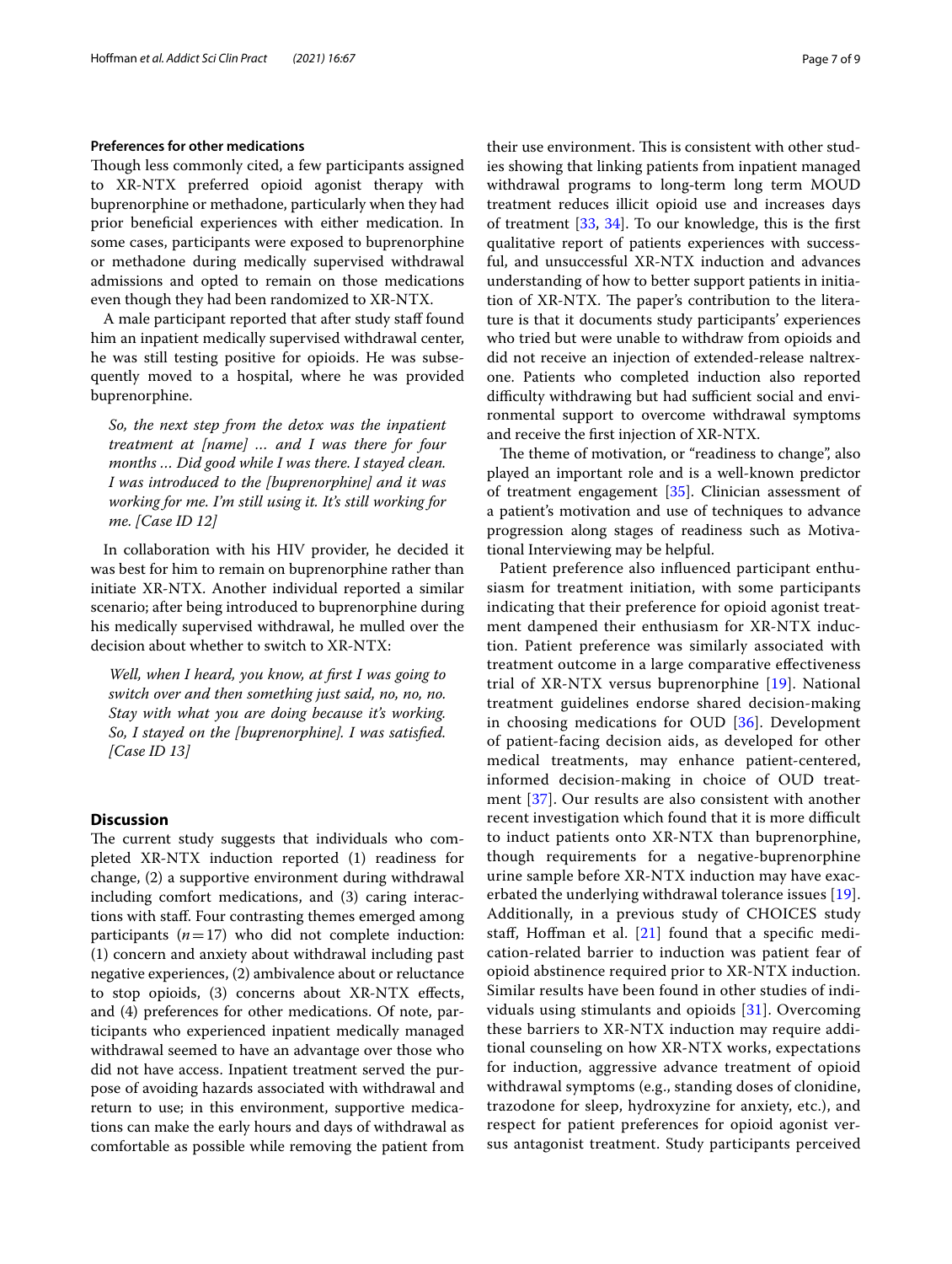that withdrawal from fentanyl was more difficult than other opioids and a subsequent quantitative analysis confrmed that induction rates were substantially lower among individuals with fentanyl positive urine screens (adjusted hazard ratio=0.09, 95% confidence interval 0.03 to 0.24)  $[38]$  $[38]$ . This study points to the need for new clinical interventions to manage fentanyl withdrawal.

Some limitations of the study should be acknowledged. It is important to note that this study was exploratory and assessed barriers and facilitators to XR-NTX induction among a convenience sample of individuals already enrolled in a treatment trial. It did not include all patients in the trial, and thus may not represent all views. Another limitation concerns the generalizability of the findings. The relatively small sample of individuals enrolled in a trial and receiving compensation may not refect the general population of those seeking treatment for opioid use disorder. Additionally, there was heterogeneity of sample demographics, interview method (in-person, telephone), and induction settings.

## **Conclusions**

The results highlight areas that need to be addressed in order to improve uptake of XR-NTX. In the U.S., new policies and guidelines are increasingly proposed and adopted to address the opioid epidemic but more is needed to reach high-needs populations, such as those living with uncontrolled HIV disease [[20](#page-8-6)]. Successful induction onto XR-NTX can be associated with a supportive and safe setting for withdrawal management, use of ancillary medication to minimize opioid withdrawal symptoms, and support from staf, family and friends. Shared decision making that prioritizes patient preferences helps patients better understand the efects of opioid agonist and opioid antagonist therapies may improve initiation of medications for opioid use disorder treatment.

#### **Abbreviations**

XR-NTX: Extended-Release Naltrexone; SUD: Substance use disorder; OUD: Opioid use disorder.

#### **Acknowledgements**

We also thank the Clinical Trials Network Publications Committee whose review comments strengthened the manuscript.

#### **Authors' contributions**

KAH, RB, LCF and DM led the conception of the analysis and the preparation of an initial draft of the manuscript. All authors read and approved the fnal manuscript.

#### **Funding**

An Award from the National Institutes of Health, National Institute on Drug Abuse supported data collection, analysis and preparation of the manuscript (UG1 DA015815, UG1DA013732).

#### **Availability of data and materials**

CTN quantitative data are released to the public one year after the publication of primary outcome results. See CTN data share site: [https://datashare.nida.](https://datashare.nida.nih.gov/index.php/data?field_clintri_study_division_target_id=2&field_clintri_keywords_target_id=All) [nih.gov/index.php/data?feld\\_clintri\\_study\\_division\\_target\\_id](https://datashare.nida.nih.gov/index.php/data?field_clintri_study_division_target_id=2&field_clintri_keywords_target_id=All)=2&feld\_clint [ri\\_keywords\\_target\\_id](https://datashare.nida.nih.gov/index.php/data?field_clintri_study_division_target_id=2&field_clintri_keywords_target_id=All)=All. Qualitative data may be obtained by contacting the corresponding author.

## **Declarations**

#### **Ethics approval and consent to participate**

The Advarra Institutional Review Board reviewed the study protocol, qualitative interview guides, and information sheet.

#### **Consent for publication**

Not applicable.

#### **Competing interests**

Alkermes (a global biopharmaceutical company) donated the extendedrelease naltrexone used in the study protocol. The authors report no additional competing interests.

#### **Author details**

<sup>1</sup> Oregon Health and Science University-Portland State University School of Public Health, Portland, OR, USA. <sup>2</sup> College of Medicine, University of Kentucky, Lexington, KY, USA. <sup>3</sup> Department of Medicine, Division of HIV, ID & Global Medicine, University of California San Francisco, San Francisco, CA, USA. 4 Department of Medicine, Section of Addiction Medicine, Oregon Health & Science University, Portland, OR, USA. <sup>5</sup>Yale University, New Haven, CT, USA.<br><sup>6</sup>National Institute on Drug Abuse Conter for the Clinical Trials Notwork, No. <sup>6</sup>National Institute on Drug Abuse, Center for the Clinical Trials Network, North Bethesda, MD, USA.

## Received: 3 May 2021 Accepted: 1 November 2021 Published online: 10 November 2021

## **References**

- <span id="page-7-0"></span>1. Substance Abuse and Mental Health Services Administration. Key substance use and mental health indicators in the United States: results from the 2018 National Survey on Drug Use and Health. 2019;
- <span id="page-7-1"></span>2. Haffajee RL, Bohnert ASB, Lagisetty PA. Policy pathways to address provider workforce barriers to buprenorphine treatment. Am J Prev Med. 2018;54(6 Suppl 3):S230–42.
- <span id="page-7-2"></span>3. SAMHSA. Results from the 2016 National Survey on Drug Use and Health. 2016 (cited 2021 Mar 16); [https://www.samhsa.gov/data/sites/default/](https://www.samhsa.gov/data/sites/default/files/NSDUH-DetTabs-2016/NSDUH-DetTabs-2016.htm) [fles/NSDUH-DetTabs-2016/NSDUH-DetTabs-2016.htm](https://www.samhsa.gov/data/sites/default/files/NSDUH-DetTabs-2016/NSDUH-DetTabs-2016.htm).
- <span id="page-7-3"></span>4. Chaudhry AA, Botsko M, Weiss L, Egan JE, Mitty J, Estrada B, et al. Participant characteristics and HIV risk behaviors among individuals entering integrated buprenorphine/naloxone and HIV care. J Acquir Immune Defc Syndr. 1999;2011(56 Suppl 1):S14-21.
- <span id="page-7-4"></span>5. Cook RL, McGinnis KA, Kraemer KL, Gordon AJ, Conigliaro J, Maisto SA, et al. Intoxication before intercourse and risky sexual behavior in male veterans with and without human immunodefciency virus infection. Med Care. 2006;44(8 Suppl 2):S31-36.
- Andersen R, Bozzette S, Shapiro M, St Clair P, Morton S, Crystal S, et al. Access of vulnerable groups to antiretroviral therapy among persons in care for HIV disease in the United States. HCSUS Consortium. HIV Cost and Services Utilization Study. Health Serv Res. 2000;35(2):389–416.
- <span id="page-7-5"></span>7. Cook RL, Sereika SM, Hunt SC, Woodward WC, Erlen JA, Conigliaro J. Problem drinking and medication adherence among persons with HIV infection. J Gen Intern Med. 2001;16(2):83–8.
- <span id="page-7-6"></span>8. Azar MM, Springer SA, Meyer JP, Altice FL. A systematic review of the impact of alcohol use disorders on HIV treatment outcomes, adherence to antiretroviral therapy and health care utilization. Drug Alcohol Depend. 2010;112(3):178–93.
- 9. Hicks PL, Mulvey KP, Chander G, Fleishman JA, Josephs JS, Korthuis PT, et al. The impact of illicit drug use and substance abuse treatment on adherence to HAART. AIDS Care. 2007;19(9):1134–40.
- <span id="page-7-7"></span>10. Kalichman SC, Grebler T, Amaral CM, McNerey M, White D, Kalichman MO, et al. Intentional non-adherence to medications among HIV positive